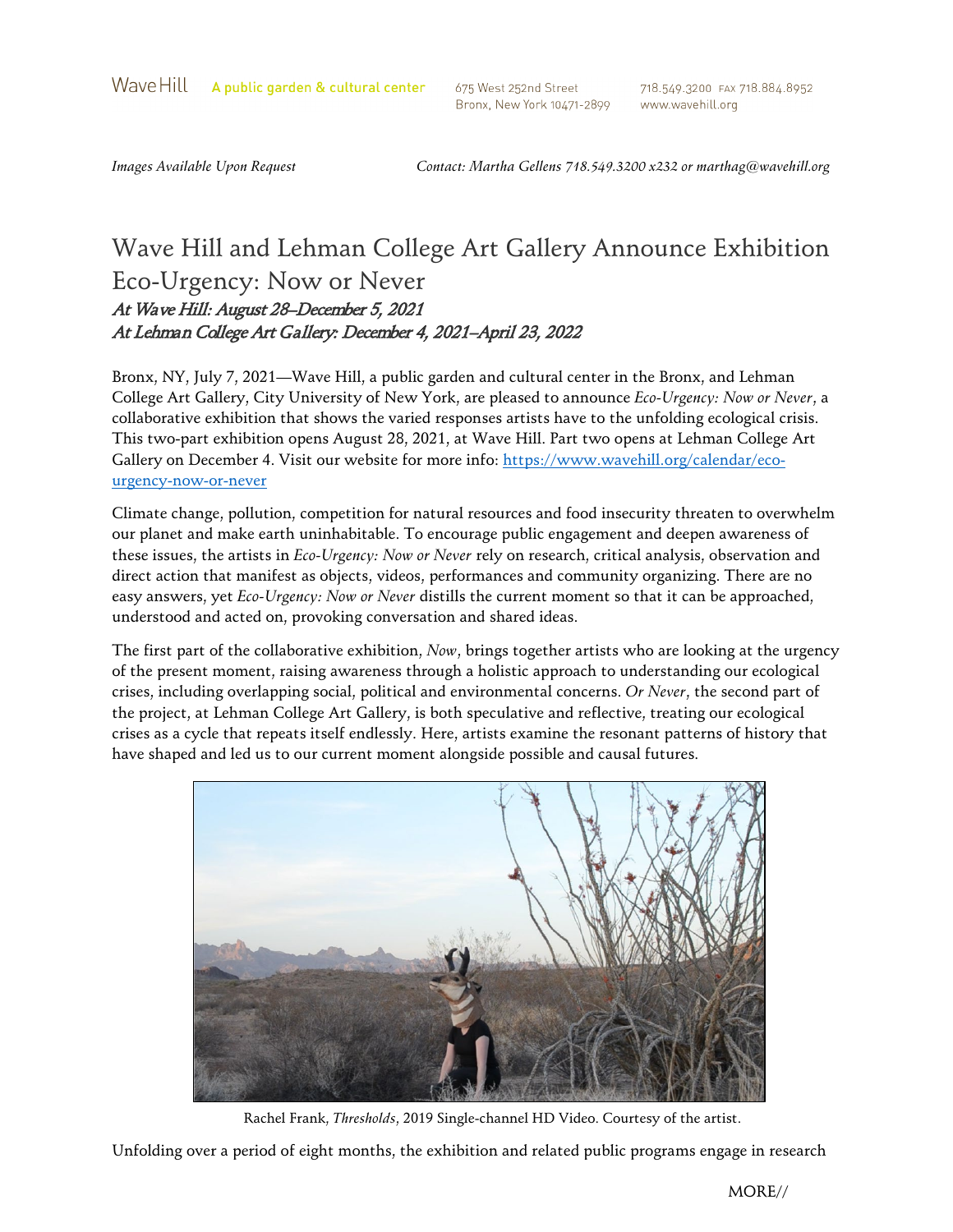across multiple seasons. The work of several of the artists in the show will appear in both venues, deepening the connections between the two galleries. Both parts of the exhibition investigate a series of overlapping thematic inquiries that preoccupy artists today. These include:

- *Depicting Imminent Change*—Imagining apocalyptic climate catastrophe, artists propose ideas for mitigating the resulting damages and impacts of ongoing environmental changes.
- *Politics and the Land*—Artists explore the impact of political and economic policies on natural resources, considering the land as witness to devastation, and the social health inequities exacerbated by unequal distribution of resources.
- *Stewardship*—Focusing on the urge to collect, archive and preserve, artists promote strategies for reducing consumption and working toward a more equitable and sustainable way of living.
- *Decentering Human Experience*—Artists posit the importance of non-human perspective, and of rethinking humans as both a determinative force embedded in, and standing apart from, the natural world.
- *Grief*—A growing body of artistic work is mournful or elegiac, prompting questions about what it means to memorialize what is already lost, or what is about to be lost.

Confirmed artists to date include Vanessa Albury, Allora & Calzadilla, Tatiana Arocha, Samantha Box, Hannah Chalew, Lionel Cruet, Nicky Enright, Rachel Frank, Alicia Grullón, Alison Janae Hamilton, Susan Rowe Harrison, Richard Ibghy & Marilou Lemmens, Mary Mattingly, Alison Moritsugu, Alexis Rockman, Francesco Simeti, SPURSE, Candace Thompson, Will Wilson, Natalie Collette Wood, Suné Woods, Sasha Wortzel and Ken + Julia Yonetani.

*Eco-Urgency: Now or Never* is co-organized by Wave Hill and Lehman College Art Gallery, The City University of New York, and is curated by Bartholomew Bland, Gabriel de Guzman, Jesse Bandler Firestone, Eileen Jeng Lynch and Deborah Yasinsky. The curatorial concept for the exhibition was initiated with Jennifer McGregor, former Director of Arts at Wave Hill. A two-part catalogue devoted to the *Now or Never* portions of the exhibition will include essays and entries about each artist by the contributing curators. [Learn more about Wave Hill exhibitions here:](https://www.wavehill.org/discover/arts/exhibitions) https://www.wavehill.org/ discover/arts/exhibitions

Support for Wave Hill's Visual Arts Program is provided by Con Edison; the Council for Canadian American Relations; Horace W. Goldsmith Foundation; Milton and Sally Avery Arts Foundation; the National Endowment for the Arts; New York City Department of Cultural Affairs; New York Community Trust Edward and Sally Van Lier Fund; New York State Council on the Arts with the support of Governor Andrew M. Cuomo and the New York State Legislature; The Pollock-Krasner Foundation; Stavros Niarchos Foundation; Teiger Foundation; The Willem de Kooning Foundation; and by the Cathy and Stephen Weinroth Commissioning Fund for the Arts. The City of New York owns the buildings and grounds of Wave Hill. Wave Hill's operations are made possible in part by public funds provided through the New York City Department of Cultural Affairs; the Zoos; Botanical Gardens and Aquariums Grant Program administered by the New York State Office of Parks; Recreation and Historic Preservation; the National Endowment for the Arts; the New York State Department of Environmental Conservation; and New York State Council on the Arts with the support of Governor Andrew M. Cuomo and the New York State Legislature.

The Lehman College Art Gallery exhibition program is supported by the NYC Department of Cultural Affairs in partnership with the New York City Council; the New York City Council through the Honorable Andrew Cohen and the Bronx Delegation; the Edith A. and Herbert H. Lehman Foundation; and the New York Yankee Stadium Community Benefits Fund.